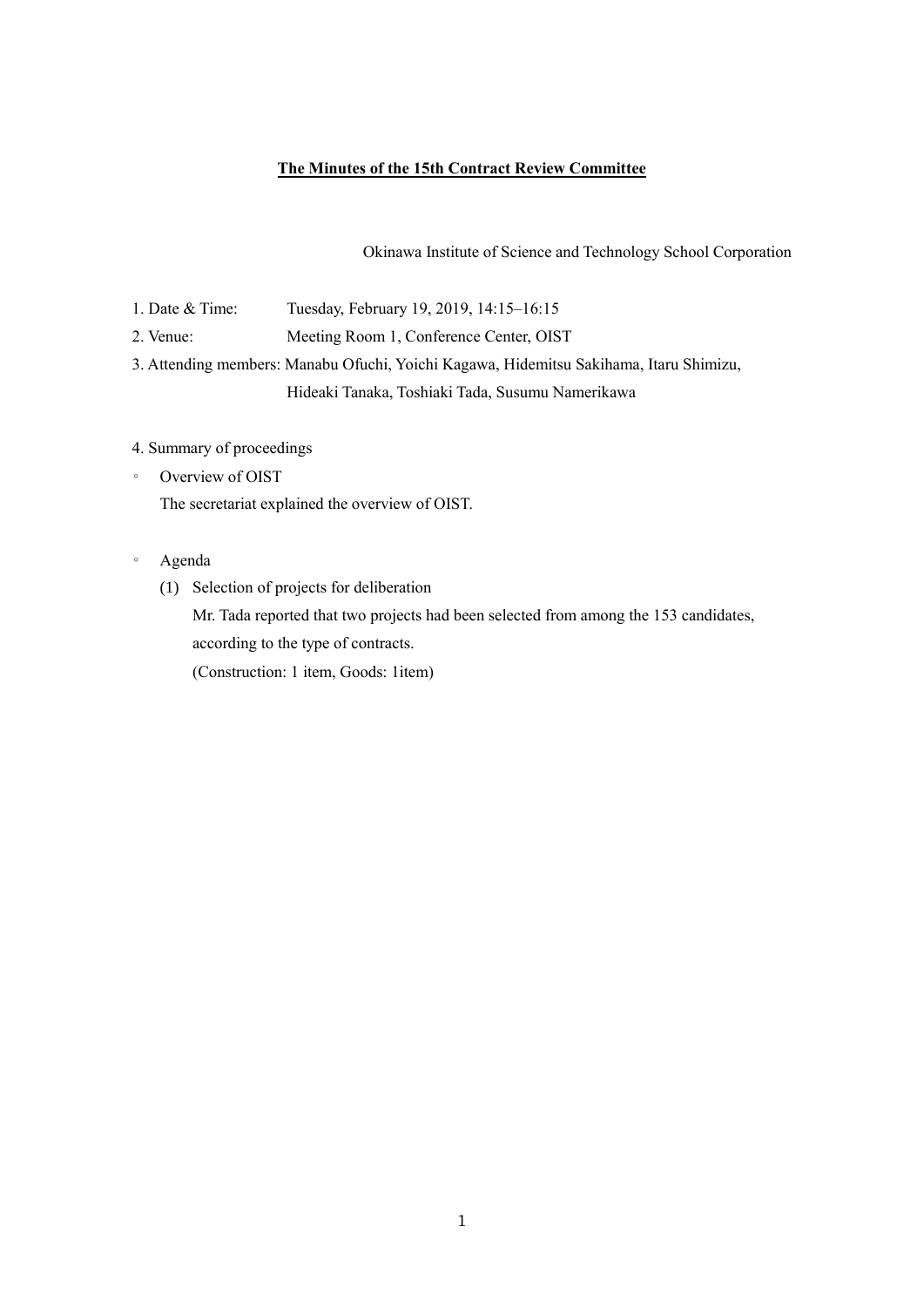#### Reason for selecting the contracts for deliberation

Commissioner in charge: Mr. Tada

## [Contracts of Public Construction]

1. Negotiated contract

No. 151: Designing of the power supply, heat source, and air conditioning systems in association with additional server at Lab 1 and other buildings of Okinawa Institute of Science and Technology Graduate University

### Reason:

This was a negotiated contract. Given it would seem that there are more than one company that handles the designing of power supply, heat source, and air conditioning systems in association with the installation of additional servers, the reasons that only Company A was to be available to provide the service, and that no competition was allowed, should be verified.

# [Contracts for the sale of goods and services]

2. General competitive bidding

No. 43: Purchase of Automated pulsed-field gel electrophoresis analyzer 1sets

## Reason:

While this was a general competitive bidding with two bidders participating, the ratio of selling price to estimated price was 100%. Given this was of a relatively large contract at just below 15 million yen, and that there were other bids that ended in similar results, why there was no competitive pressure created, should be verified.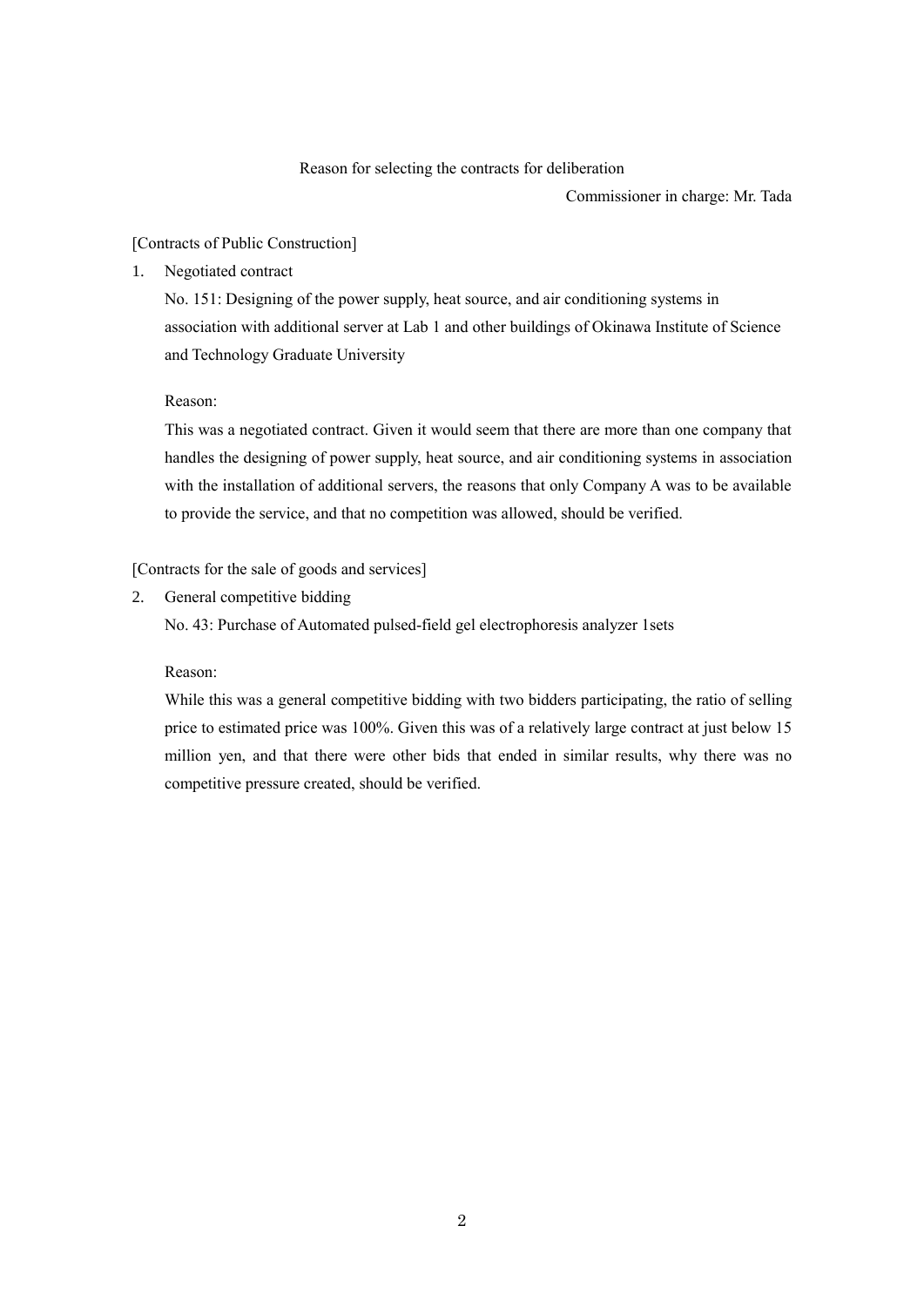### (2) Deliberation of individual projects

- 1. Case of a single-tender contract
- i). Designing of the power supply, heat source, and air conditioning systems in association with the installation of additional servers at Lab 1 and other buildings of Okinawa Institute of Science and Technology Graduate University

<Summary of The Contract>

- This service contract is for the designing of the server power supply, heat source, and air conditioning systems to provide extra 550 kW of power for additional servers newly installed at Server Room (A202) of Lab 1.
- Report on progress
	- (1) Present state of power supply facilities

The OIST Onna campus has two electric power systems, Systems A and B, according to the level of importance of the devices and areas.

System A: Supplies power to "general load" devices

System B: Supplies power to "essential load" devices, supported by a backup system powered by a generator

Systems A and B are designed to have the same capacity. With increases in number of the "essential" devices and requests made by labs, System B is currently handling more power, and the capacity of the extra-high voltage transformer for System B is threatening to reach its limit.

(2) Modification of the facilities in association with an additional server

The power supply, heat source and air conditioning systems for the additional server planned to be installed, given their level of importance, should be for a System B supply. However, System B is currently short on capacity, it is necessary to make modifications to keep the extra-high voltage transformer for System B from going over its capacity limit, by arranging some of the supply that is currently coming from System B to be coming from System A.

i) Selection of power loads

Selecting power loads from among the existing facilities that may be switched from System B to A, taking the priorities among the loads into account

ii) Modification plan

The modification work to switch supply lines is to be performed in principle without causing power outage, so as not to interfere with the research and academic affairs.

- Since this project affects the entire Onna campus, it will cost a large amount of time and money to understand the present situation, make investigations, and develop plans. In addition, the plan will need to take the current operation into consideration.
- Company A has in the past engaged in basic and execution designing for all of the major OIST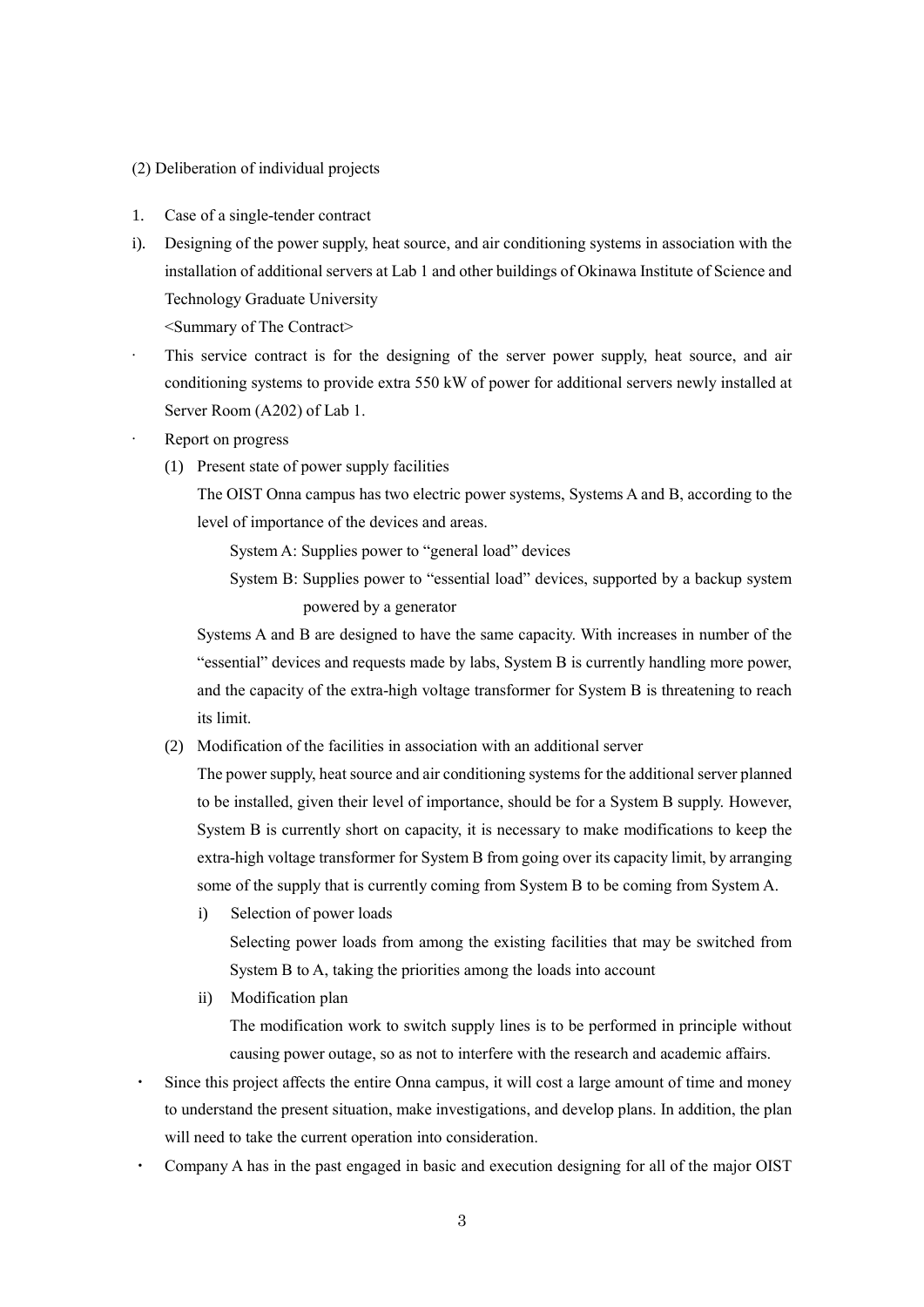buildings, including Center Building and Labs 1-4, as well as the designing and supervision of all of the server facility modification projects. The company is very familiar with the existing facilities and past modifications.

- ・ Using Company A will therefore help make the designing work more efficient, develop a lean plan, and reduce the time spent on investigation and planning, which will translate into an appropriate modification cost planning.
- ・ In addition, Company A has in the past executed two projects of installing additional servers and server racks at OIST, as well as the construction of a new high-voltage electricity room and the installation of additional heat source devices. This means that the company knows well how to perform work with the server running and without necessitating the power supply, heat source, and air conditioning to be turned off, and how to control metal whiskering, a phenomenon of a natural formation of needle-like or nodular single-crystals on a metal surface, which often causes system failures.

| Comments from the committee members              | <b>Explanation form OIST</b>                        |
|--------------------------------------------------|-----------------------------------------------------|
| OIST has been founded not so long ago, and       |                                                     |
| there is already a power supply shortage. What   |                                                     |
| were the plans back then? It would appear that   |                                                     |
| such a situation could have been predicted.      |                                                     |
| Even with the shortage in power that is required |                                                     |
| due to the areas of research becoming wider than |                                                     |
| originally expected, there could have been room  |                                                     |
| for other companies to become contenders, had    |                                                     |
| there been some preparations made sooner?        |                                                     |
| Many have pointed out from all parties           |                                                     |
| concerned that the bidding for contracts must be |                                                     |
| competitive.                                     |                                                     |
| While we understand the explanations given by    |                                                     |
| the OIST side, they would still not be good      |                                                     |
| enough if you are to convince outside parties    |                                                     |
| that there really was no possible alternative.   |                                                     |
| To clarify, you first make a lot of different    | Exactly. Moving some of the lines from System       |
| preparatory work before you can actually move    | requires<br>preliminary<br>System<br>A<br>B<br>to   |
| the power supplies?                              | investigation, and that has taken us a lot of time. |
| Wouldn't the same thing happen again if you are  | We are planning to build additional energy          |
| having more research laboratory buildings in the | centers at Lab 5 to secure power supplies that      |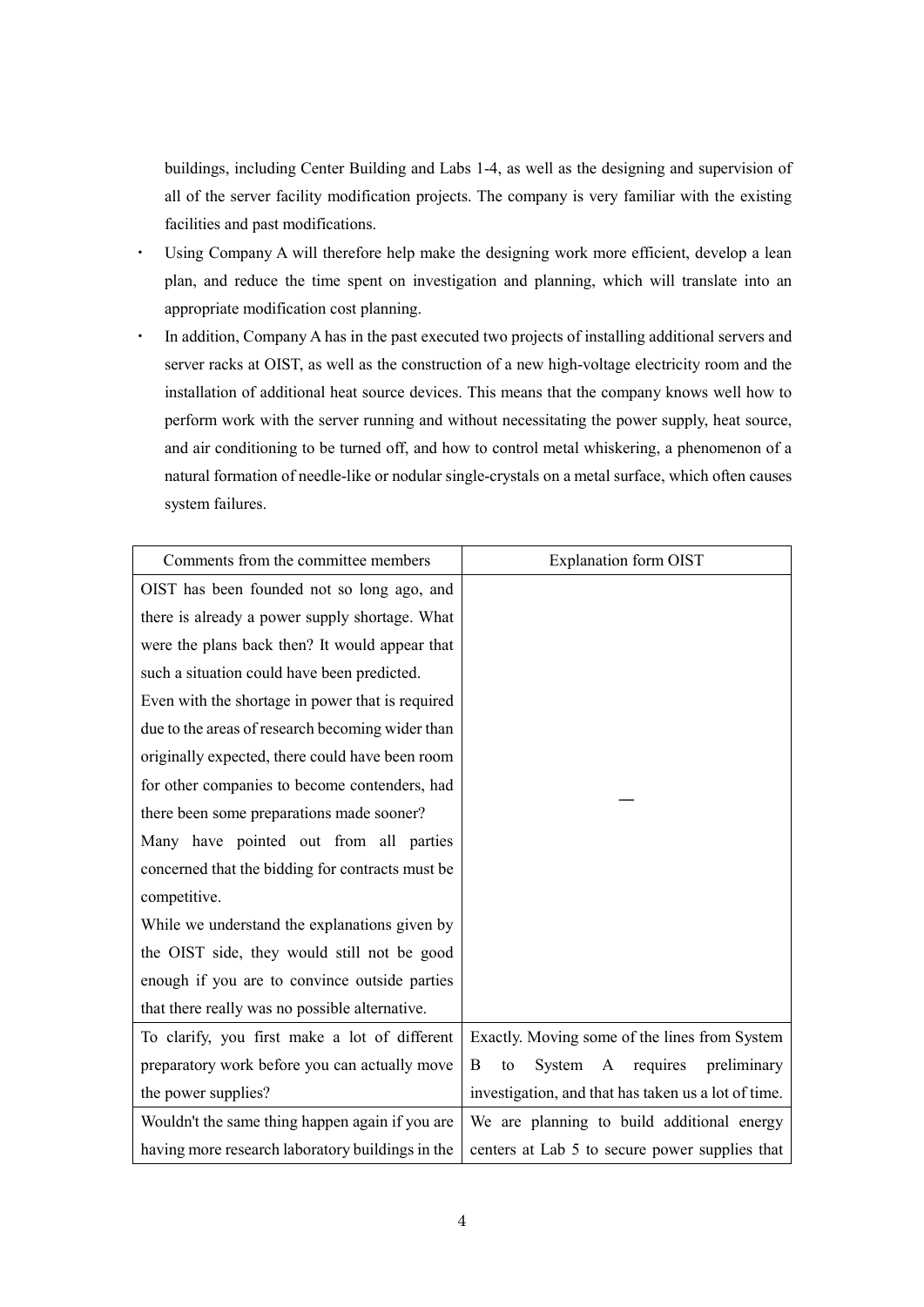| future?                                          | may become necessary in the future. |
|--------------------------------------------------|-------------------------------------|
| Where this contract is concerned, you will have  |                                     |
| to be able to show the course of events in which |                                     |
| you were compelled to make this particular       |                                     |
| choice, and offer a convincing answer to any     |                                     |
| question that may be put to you.                 |                                     |

- 2. General competitive bidding
- i) Purchase of Automated pulsed-field gel electrophoresis analyzer 1sets <Summary of The Contract>
- This is a 2D electrophoresis instrument used by DNA Sequencing Section.
- It is capable of isolating high molecular weight DNA faster and with better precision compared to typical pulsed-field gel electrophoresis systems.
- A Company X product was considered as a given.
- As it is a research instrument whose estimated purchase price exceeds 5 million yen, it was selected through a general competitive bidding.
- Although there were two bidders participating, the ratio of selling price to estimated price ended up being 100%.
- The results of target project cost estimation were validated based primarily on the bidders' past deliveries to OIST and other institutions, reference quotes, and listed price certificate.
- Since neither of the manufacturers had previously delivered a product to OIST or provided a written history of deliveries to other institutions, the reference quotes provided by the two companies were compared and the less expensive one was used as the expected price.
- Ultimately both made the bid in the same amount as their respective quotes. As a result, the selling price to asking price ratio was 100%.

| Comments from the committee members                | Explanation form OIST                                                                     |
|----------------------------------------------------|-------------------------------------------------------------------------------------------|
| Because of the same distributors involved, it      |                                                                                           |
| may be unavoidable that a reference quote          |                                                                                           |
| becomes the estimated contract price. It is        |                                                                                           |
| difficult to appraise devices such as this without |                                                                                           |
| technical knowledge.                               |                                                                                           |
|                                                    | Is it correct that this particular device was Due to the special specifications required, |
| specified for this contract?                       | models of devices eligible were limited. 2D                                               |
|                                                    | electrophoresis instruments themselves are                                                |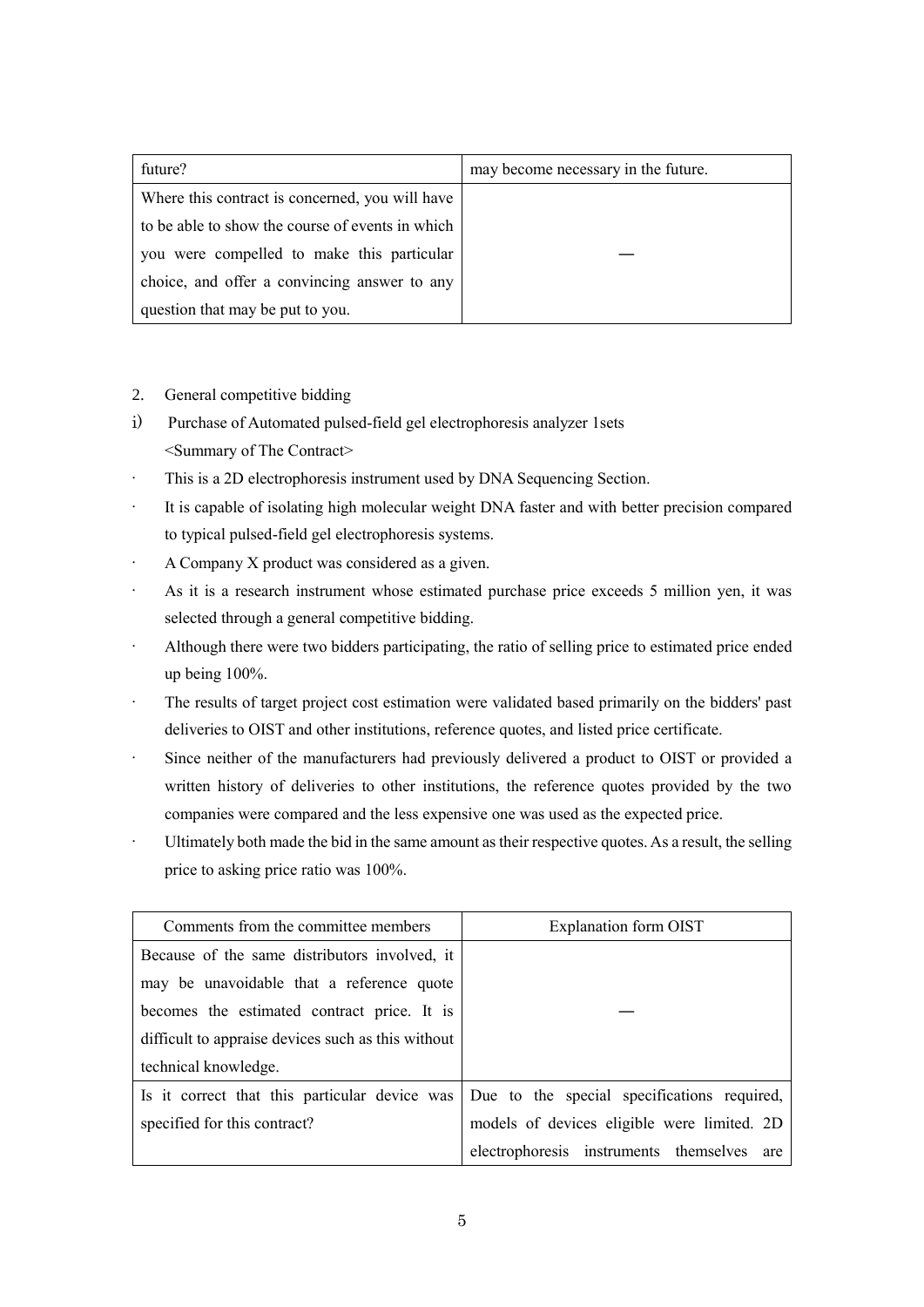|                                                    | provided by more than one manufacturer,            |
|----------------------------------------------------|----------------------------------------------------|
|                                                    | however.                                           |
| Was there a possibility of including more than     | There was a possibility of including more than     |
| one candidate models in the initial selection      | one candidate if it had been only about the 2D     |
| stage?                                             | electrophoresis part.                              |
|                                                    | For this contract, however, the key was the        |
|                                                    | ability of isolating proteins from a minuscule     |
|                                                    | amount of samples with a high degree of            |
|                                                    | precision.                                         |
| Are there only two distributors around?            | The manufacturer does not have a specific          |
|                                                    | official distributor. For this contract, two       |
|                                                    | vendors who has business relationship with         |
|                                                    | OIST participated in bidding. The bidding was      |
|                                                    | open to other distributors.                        |
| Are the two both Okinawa companies?                | They are corporations based in Okinawa, both       |
|                                                    | with a parent company on mainland Japan.           |
| Have you looked into the past projects of          | We request a written history of deliveries as one  |
| introduction of this device at other institutions? | of the documents required for bidders to           |
|                                                    | provide, but some manufacturers may choose         |
|                                                    | not to provide one.                                |
|                                                    | In the present project, a statement of reasons for |
|                                                    | not providing a history of deliveries was          |
|                                                    | submitted, explaining that they were "unable to    |
|                                                    | provide such a document as it may be in            |
|                                                    | violation of the Anti-Monopoly Act". We have       |
|                                                    | not inquired other institutions on this matter.    |
| It is a common practice among state universities   | In the cases of regular devices, we would look     |
| to share data on past deliveries. Even that would  | for bidding information with other universities    |
| not be acceptable this time? Is there no way of    | online.<br>directly<br>contact<br>We<br>may<br>the |
| looking into it independently?                     | manufacturer or other institutions to make         |
|                                                    | inquiries for similar projects.                    |
|                                                    | Often in the cases of most advanced research       |
|                                                    | devices, they are yet introduced to Japanese       |
|                                                    | institutions, which tends to make it inevitable to |
|                                                    | estimate project cost based on reference quotes.   |
| (Re: The statement of reasons for not providing    |                                                    |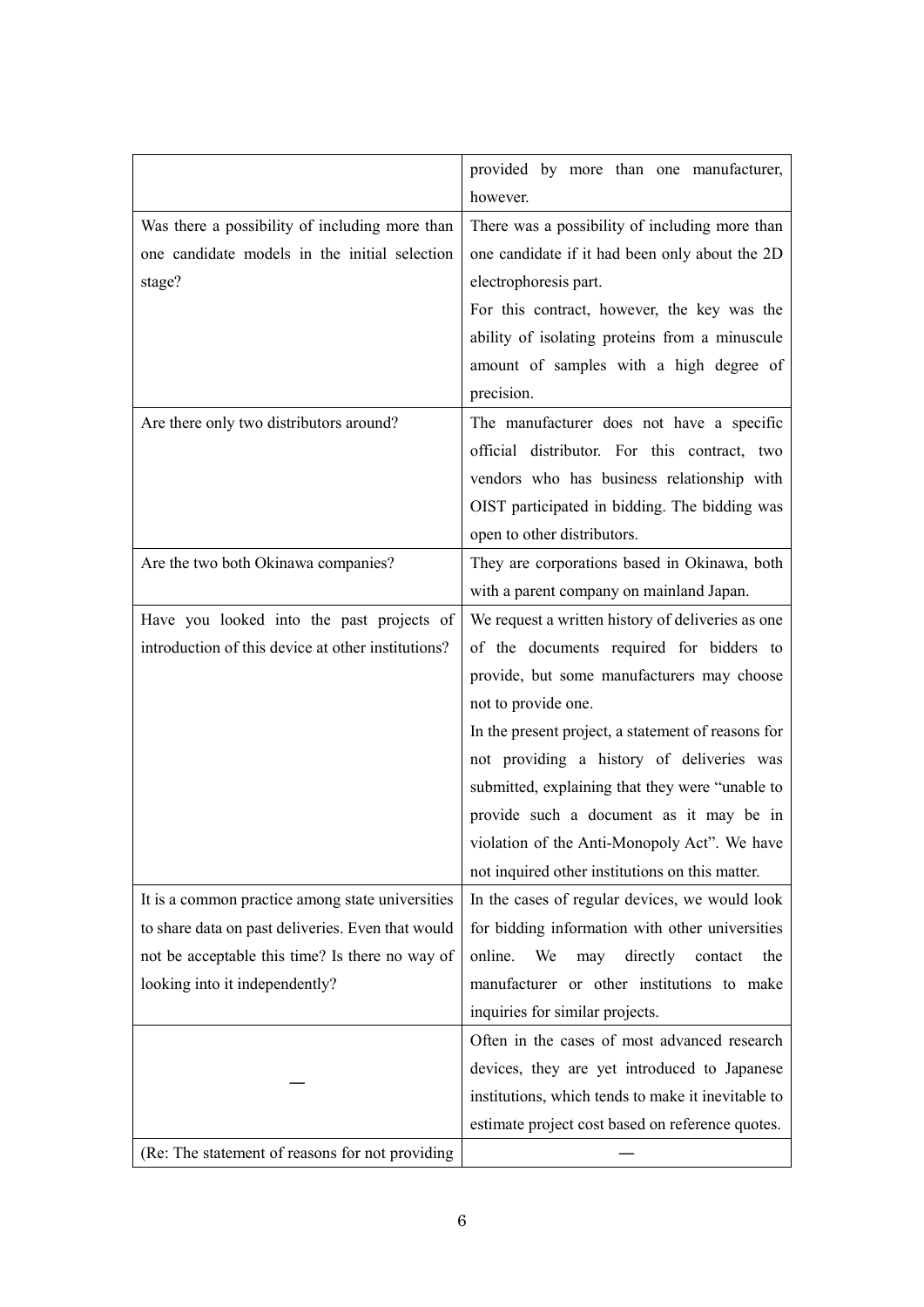| a history of deliveries)                             |                                                   |
|------------------------------------------------------|---------------------------------------------------|
| With respect to the part "a history of past          |                                                   |
| deliveries of the Company X product represents       |                                                   |
| classified information of the relevant institutions  |                                                   |
| and companies" in the first paragraph, such          |                                                   |
| information may be considered classified if they     |                                                   |
| had a non-disclosure agreement that covers the       |                                                   |
| price for the delivered product to such other        |                                                   |
| institution. For the part "it may be in violation of |                                                   |
| Anti-Monopoly Act" in the second<br>the              |                                                   |
| paragraph, on the other part, the reasoning is not   |                                                   |
| very clear. You could have taken a step further      |                                                   |
| and asked them to elaborate on that reasoning.       |                                                   |
| Are there no database to allow state universities    | There is no database available to use at present. |
| to share information with others?                    | We use fax or email to make an inquiry with       |
|                                                      | another institution.                              |
| Shouldn't MEXT be responsible for building           |                                                   |
| such database for state universities? It only        |                                                   |
| makes sense as it leads to budget cuts.              |                                                   |

- (3) Report and request for advice by OIST (Procurement and Supplies Section)
- i). Verification of cost effectiveness of the administrative cost of procurement procedures (Poster presentation won Post Award at Research Manager and Administrator Network Japan 4th Annual Conference; "Does the time spent on procurement procedures really count?: Road to effective procurement cost reduction") <Summary of the Report>
- ・ Quantitative analysis was conducted to see how administrative cost associated with procurement, including tendering, may be assessed.
- ・ 500 projects of actual procurement data were selected.
- ・ The process from the determination of the specifications through the awarding of the contract was divided into four stages, and what cost reduction effects may be expected at each point was analyzed.
	- (1) Initial reference quotes at the time when the specifications are determined are obtained final reference quotes are obtained;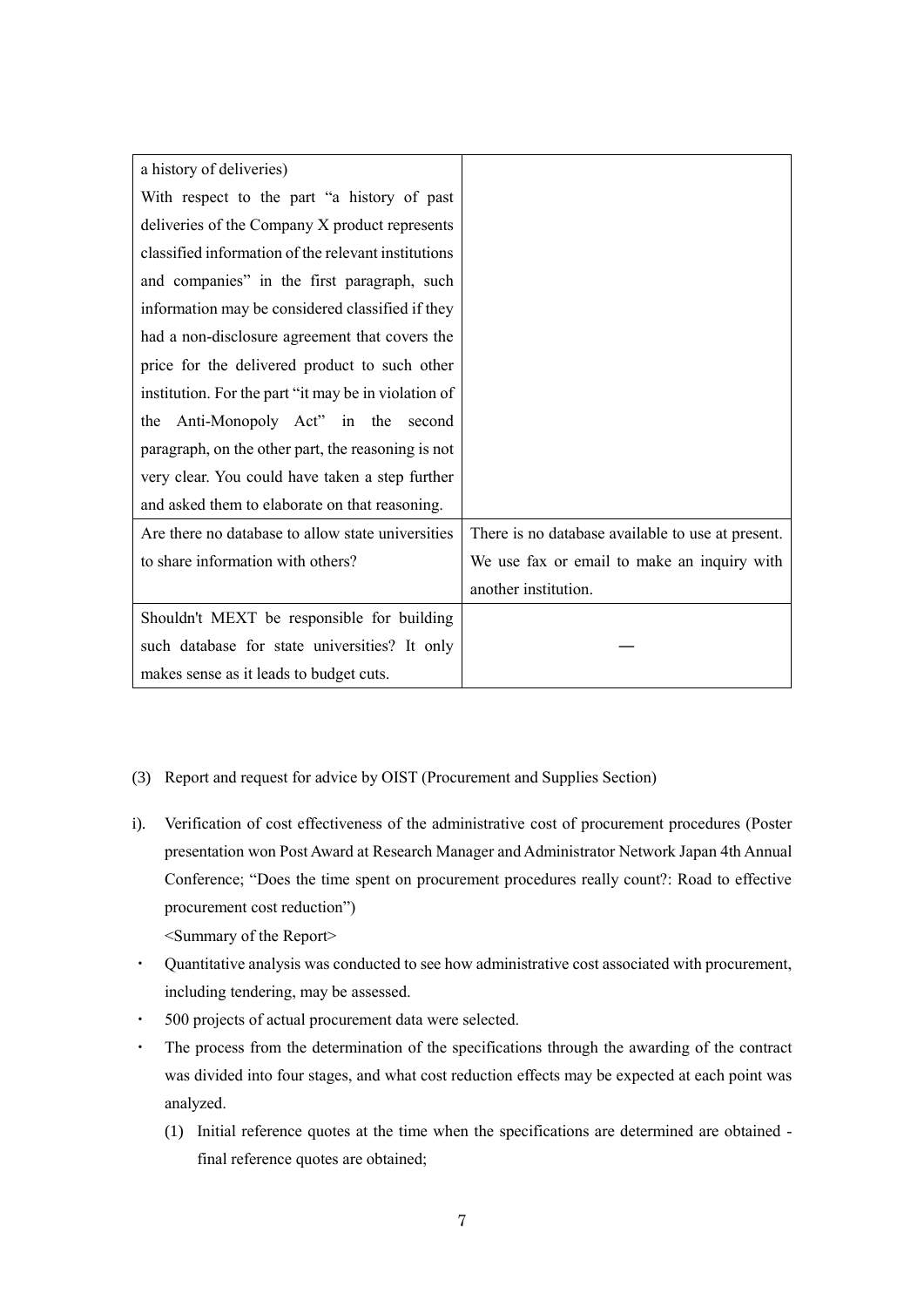- (2) Final reference quotes are obtained estimated price is determined;
- (3) Estimated price is determined tendering and winning bidder is determined; and
- (4) Winning price is obtained the final contract price is determined
- Post tender negotiations (i.e. re-negotiation with the lowest successful bidder before the contract is awarded) were tried in seven projects, but it did not prove effective as it did not serve as an effective incentive for a winning bidder to agree to negotiate  $\rightarrow$  Process (4)
- Analysis of data on the selling price to estimated price ratio in tendering  $\rightarrow$  Process (3)
	- a) Approximately two-thirds of the biddings for construction projects which often have large cost cuts have two or more participating bidders, and the selling price is on average lower by 14% than the estimated price.
	- b) With the biddings for research devices which tend to have small cost cuts, on the other hand, 96% have only one bidder participating, and the selling price is on average lower by only 1% than the estimated price.
	- c) OIST holds more bidding for research devices than otherwise, thus spending administrative resources, both in terms of human and time, on tendering procedures for the categories in which the selling price is only 1% lower than the estimated price.
- Where there are only a small number of bidders participating, it is possible that the expectation for the effect of competition to lower the bidding price may be outweighed by the administrative cost associated with the tendering procedures.
- Categories with fewer bidders participating
	- a) Research devices: Specifications tend to be very specific and put limits on potential bidders
	- b) Maintenance services: Only open to those who originally introduced the systems in question
- Without the mechanism of competition at play, no cost reduction can be expected
	- $\checkmark$  Researchers request a specific model of device that best meets their research purposes
	- $\checkmark$  Manufacturers pursue distinguishing functions for the purpose of differentiation
	- $\checkmark$  Compromising on the specifications required for the sake of having more bidders participate is to confuse means with ends.
- In order for a tendering to be effective, it requires real competition with more than two bidders competing one another.
- Regarding the reduction of cost for the process of determining the specification through obtaining the final reference quotes, there were no centralized database as it was a responsibility of individual labs and departments that request procurement.  $\rightarrow$  Process (1)
- Regarding the procurement in the research devices category for which the effect of competition is not working in the tendering procedures, we attempted to verify on a trial basis the cost reduction effects in the process from the determination of specification to the obtaining of reference quotes, with the cooperation of individual labs and departments that request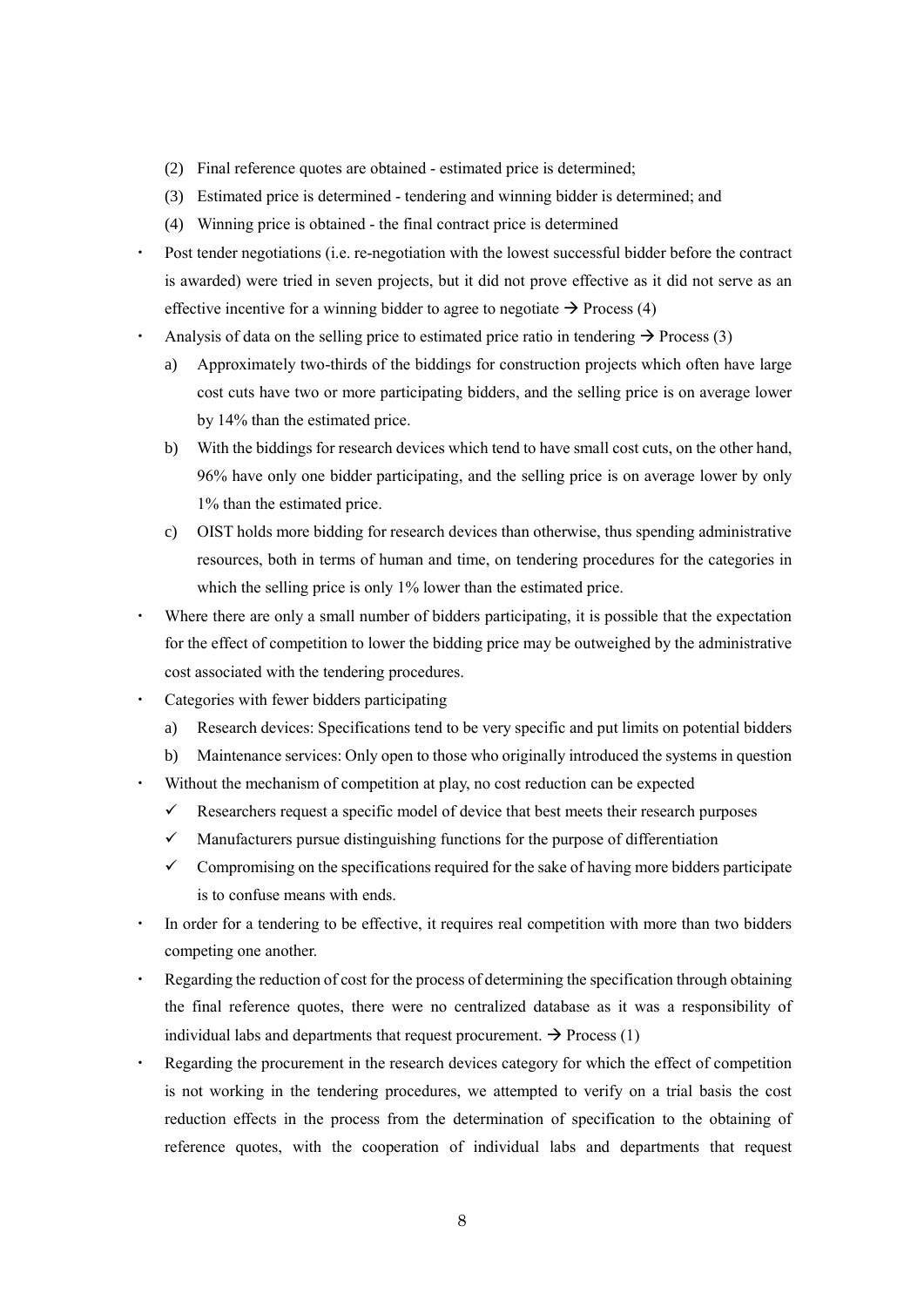#### procurement:

- a) Number of trial projects: 10
- b) Method: For the model requested for, its competitors were researched, and their competitive quotes obtained. A price negotiation was made, after which the specifications were determined, and specific product was selected.
- c) Reduction in the quotes: The reduction from the initial quotes offered was 12% on average (smallest reduction was 0.4%; largest 37%). This may be considerably effective considering the expected price reduction is 1% for the tendering procedures that involve similar administrative cost.
- d) Conclusion: It was shown to be effective. However, the effect of price reduction varied significantly depending on the level of competition, which suggests that it may end up being a waste of administrative cost on the competitor research and negotiation unless the careful choice was made as to which projects to apply this method to.
- Cost reduction effect of target project cost estimation  $\rightarrow$  Process (2)
	- $\checkmark$  Tendering for maintenance contracts are often open only to those who originally introduced the systemsin question, which tends to prevent the mechanism of competition from working.
	- $\checkmark$  It may be effective to validate the price based on in-depth assessment including that of changes in unit cost of technology.
	- It may also be an option to select a contractor for the initial introduction by taking future maintenance into consideration.
- Tendering for maintenance contracts see little reduction in bidding prices. That said, in some projects, the estimated price was set lower than the reference quotes based on assessment, etc.
- For maintenance contracts, if there is only one bidder participating, thorough validation is required in the process of target project cost estimation; otherwise the price may remain high.
- As a preliminary conclusion, cost reduction effect cannot be expected without the mechanism of competition at play. However, it is important to determine in which stage of the procedure the competition should be created, as the process of focus varies depending on the type of project.
	- a) Research devices: Competition at the stage of determining the specifications is effective.
	- b) Maintenance contracts: Validation during the process of target project cost estimation is effective. Including maintenance services in the contract at the time of initial introduction is also a way to save cost.
	- c) Construction works: Competitive bidding is effective (particularly for civil engineering work).
	- For monopolized categories, price negotiations tend to have little effect of reducing administrative cost.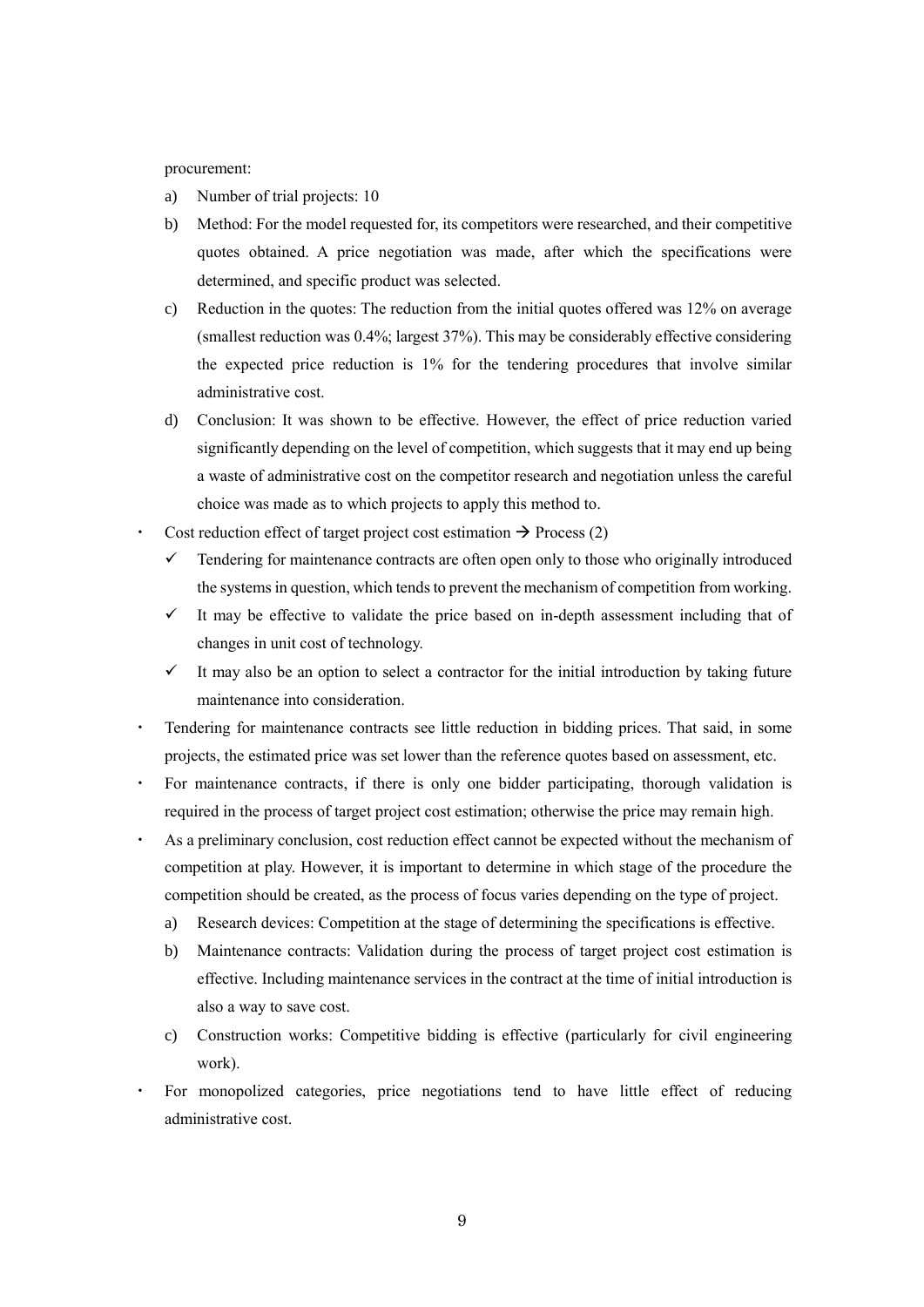| Comments from the committee members                   | Explanation from OIST                                     |
|-------------------------------------------------------|-----------------------------------------------------------|
| Are the reduction effects of tendering the same       | On a monetary basis, the reduction is by far the          |
| in terms of the monetary amounts and the              | greatest in the construction projects.                    |
| number of projects?                                   |                                                           |
| With respect to the research devices, it would be     | It is probably impossible.                                |
| right to create price competition at the stage of     | Because one can choose only one way for one               |
| determining the specifications.                       | project, i.e. either a competition at the stage of        |
| Demonstrating how much reduction has been             | determining specification or in the bidding               |
| achieved as a result of creating price competition    | cannot<br>make<br>rigorous<br>process,<br>one<br>$\rm{a}$ |
| could be difficult, although you may be able to       | comparison. At best, we could only discuss                |
| do so because it is not done at this point.           | overall trends.                                           |
| Would it be possible to demonstrate, say, a 15%       |                                                           |
| reduction has been achieved at the stage of           |                                                           |
| determining the specification compared to the         |                                                           |
| existing method?                                      |                                                           |
| If that is the case, how would you explain the        | It will be difficult to show price reduction effects      |
| price reduction effects?                              | in hard numbers by comparing the real data. For           |
|                                                       | the time being, it may be possible to explain the         |
|                                                       | trends based on some figures using the data for           |
|                                                       | the existing method, although the comparison              |
|                                                       | will have to be made based on different                   |
|                                                       | conditions.                                               |
| The part that you will not be able to explain it      | It will need to be addressed.                             |
| (i.e. show it in numbers) later bothers me.           |                                                           |
| So I take it that you are to actually do the          | That is our idea for the categories where it has          |
| analysis you just explained about, keep a record      | promise of being effective.                               |
| of it all, and based on it move on to creating        |                                                           |
| competition at the stage of determining               |                                                           |
| specifications?                                       |                                                           |
| It will be effective if it is based on the results of |                                                           |
| empirical analysis.                                   |                                                           |
| Clearly you have done a lot of research, which I      |                                                           |
| think is great.                                       |                                                           |
| It is Category Management that I heard about at       |                                                           |
| UK. OIST has been practicing the method of            |                                                           |
| making effective procurement according to the         |                                                           |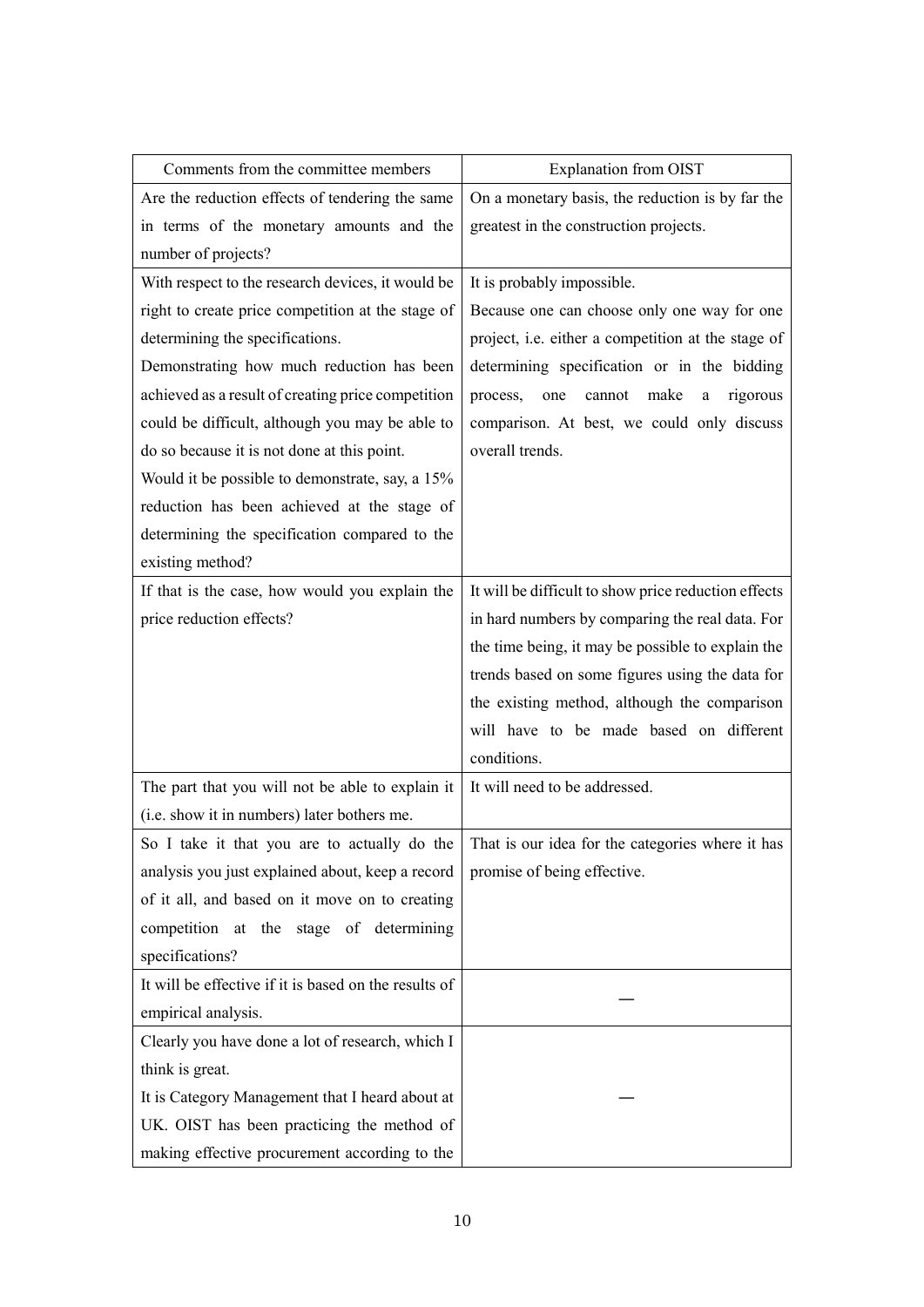| type of goods and services being purchased.         |                                                    |
|-----------------------------------------------------|----------------------------------------------------|
| About the post tender negotiation, is it            | It is mentioned in the tender document.            |
| mentioned in advance in the tender document?        | After all bids have been submitted, the results    |
|                                                     | are reserved while the lowest bidder is asked to   |
|                                                     | have a negotiation; when a conclusion is           |
|                                                     | reached, the bidder is made the winning bidder.    |
|                                                     | It is explicitly indicated that the lowest bidder, |
|                                                     | even if it chooses not to negotiate, will be made  |
|                                                     | the winning bidder.                                |
| It would be difficult to reduce the price so long   | It may be possible. It will be essential to create |
| as the specifications are set.                      | competition before the specifications<br>are       |
| It may be possible for the price to change if both  | finalized.                                         |
| the specifications and the price are variable,      |                                                    |
| however.                                            |                                                    |
| How do you keep a balance between expanding         | Exactly. Balancing it with the research needs,     |
| the scope of specifications of your research        | taking budget into consideration, will be of       |
| devices and pursuing your research objectives?      | paramount importance.                              |
| While it makes little sense if weighing up the      |                                                    |
| specifications and the price are to compromise      |                                                    |
| results in negatively affecting the research work   |                                                    |
| itself, if a minor compromise<br>on<br>the          |                                                    |
| specifications results in a significant drop in the |                                                    |
| price, it will be good value for money.             |                                                    |
| In general, if you listen carefully to what         |                                                    |
| researchers want and do market research and         |                                                    |
| reach a conclusion that some compromises on         |                                                    |
| the specification will reduce the price by 20% or   |                                                    |
| so, it will be worth doing it.                      |                                                    |
| There are two types of specifications. One is       | There has actually been a project where            |
| projects of cutting-edge research where one         | Procurement and Supplies Section found a           |
| afford<br>to<br>compromise<br>the<br>cannot<br>on   | device similar to the one researcher had been      |
| specifications to achieve desired research          | using and suggested it to them, and they showed    |
| results; the other is where researchers are used    | an interest and switched to the new one.           |
| to using devices they have used before and that     |                                                    |
| puts restrictions on the specifications. In the     |                                                    |
| latter project, you will want to listen to          |                                                    |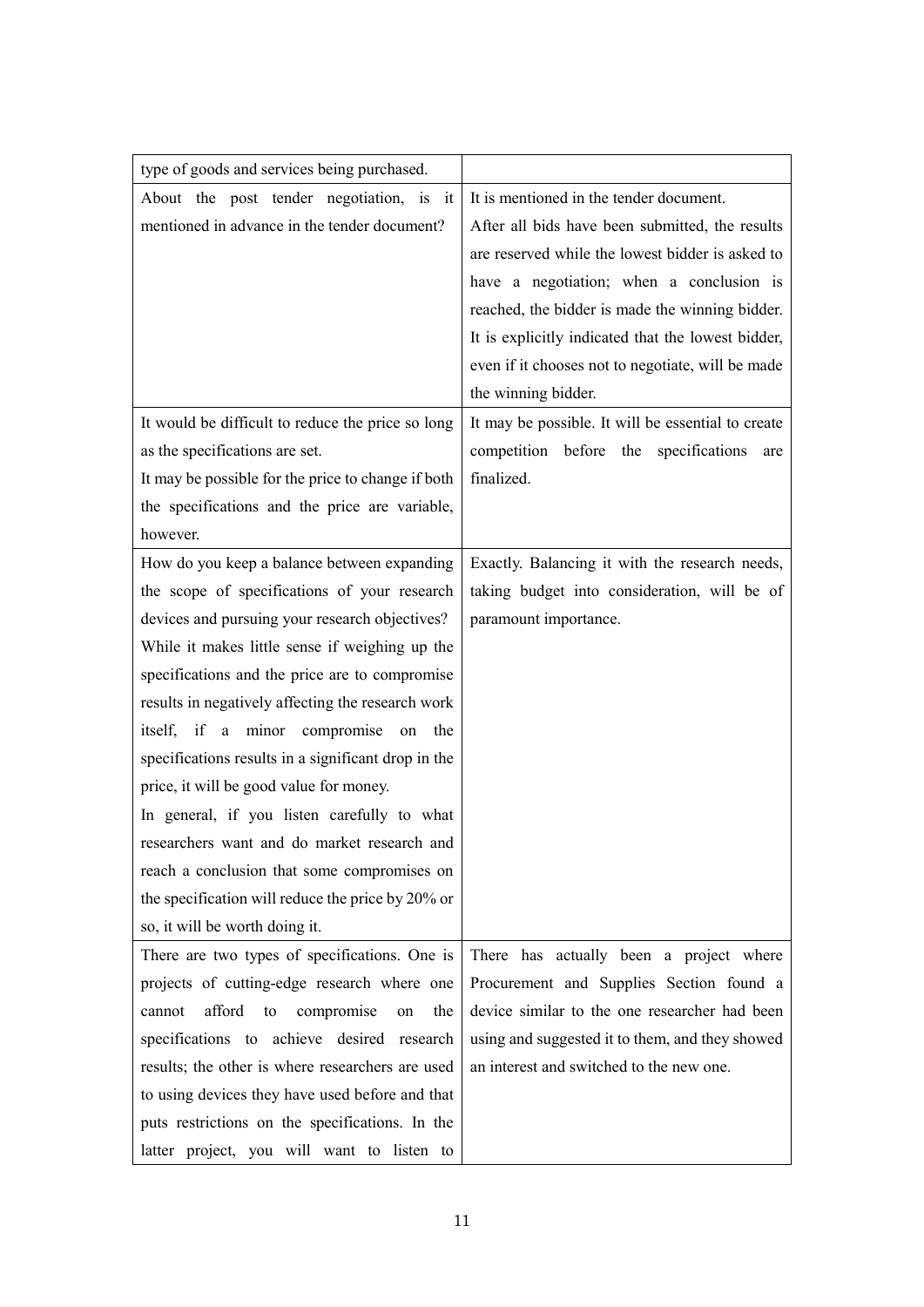| researchers about they want to loosen the           |                                                    |
|-----------------------------------------------------|----------------------------------------------------|
| restrictions, ultimately to cut down on cost in the |                                                    |
| stage of determining the specifications.            |                                                    |
| I would like to ask about the determination of      | Approaching manufacturers for a long-term          |
| specifications and competition associated with      | development strategy is not being considered at    |
| it.                                                 | present. As for the research device discussed in   |
| About the fully automated pulsed-field gel          | Item for Deliberation No. 2, the needs were to     |
| electrophoresis analyzer we discussed in Item       | introduce one as soon as possible. From the        |
| for Deliberation No. 2, what the researchers        | standpoint of timely procurement, it would be      |
| requested for was a research device capable of      | appropriate to choose strictly from those that are |
| recognizing minute differences in DNA, and the      | currently available in the market.                 |
| Company X product was the one that met the          |                                                    |
| requirements. Didn't it come up as an option to,    |                                                    |
| say, if there was Company Y that makes a device     |                                                    |
| similar to X's, contact Y to suggest it develop a   |                                                    |
| desired product?                                    |                                                    |
| In the case of a device for which there are         | Precisely.                                         |
| competing manufacturers, you would look into        | For this contract, we went only so far as to       |
| potential alternatives and compare their catalog    | confirm that other manufacturers' products were    |
| specifications?                                     | not technologically advanced enough.               |
|                                                     | While few contracts involve competitors on         |
|                                                     | exactly the same level, we would still obtain      |
|                                                     | quotes from manufacturers whose products have      |
|                                                     | specifications are a little inferior. When we let  |
|                                                     | the front-runner know that we are asking their     |
|                                                     | competitors for their quotes,<br>they<br>may       |
|                                                     | sometimes offer a lower price.                     |
| Letting them know that you are also considering     | Agree. That is precisely what we are aiming at.    |
| other options by itself can be a competitive        |                                                    |
| pressure.                                           |                                                    |
|                                                     | For instance, researchers who are to have their    |
|                                                     | research devices purchased using Grant-in-Aid      |
|                                                     | for Scientific Research may have a very limited    |
|                                                     | budget and may choose a less expensive option,     |
|                                                     | thinking "the research device we actually want     |
|                                                     | is Model A, but budget-wise we will have to        |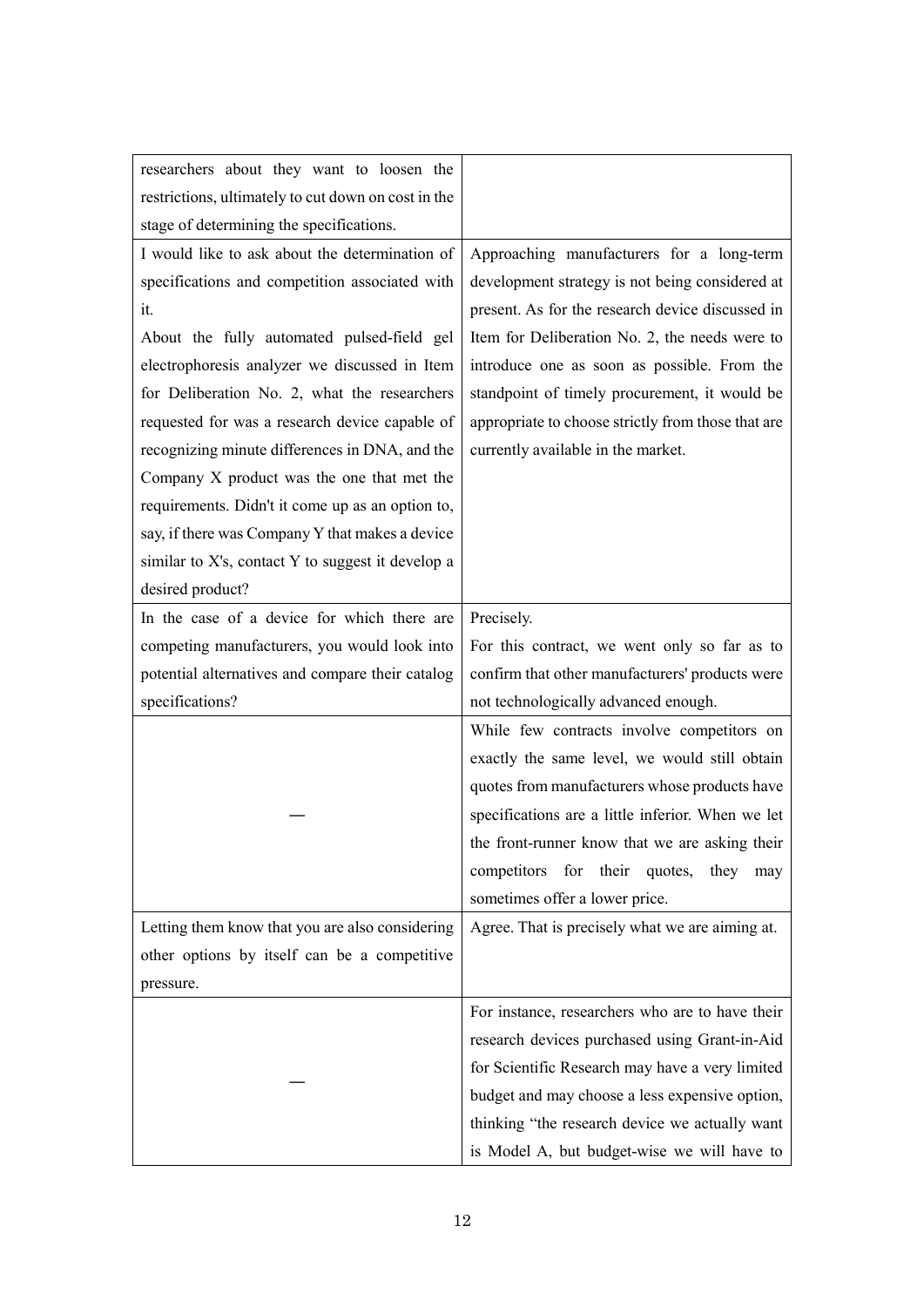|                                                 | settle for Model B". If, on the other hand, they  |
|-------------------------------------------------|---------------------------------------------------|
|                                                 | have an ample budget, they will usually go for    |
|                                                 | the most expensive option that includes           |
|                                                 | "premium"<br>features<br>the<br>product<br>in     |
|                                                 | specifications. It seems very important to verify |
|                                                 | whether or not these "premium" features are       |
|                                                 | really worth their price.                         |
|                                                 | The stage of determining the specifications is    |
|                                                 | also where we can negotiate without showing       |
|                                                 | our hands and allowing them to take advantage     |
|                                                 | of us.                                            |
|                                                 | Even if it is really Model A that we want the     |
|                                                 | most, doing negotiations pretending we are not    |
|                                                 | that interested in it will create competitive     |
|                                                 | pressure.                                         |
|                                                 | In the case where our cost-cut efforts were the   |
|                                                 | most successful, the department that requested    |
|                                                 | for procurement did the negotiation with the      |
|                                                 | front-runner while Procurement and Supplies       |
|                                                 | Section reached out to their competing            |
|                                                 | manufacturers and let the front-runner know of    |
|                                                 | the fact. This was an example of where sharing    |
|                                                 | roles helped us have more competitive price       |
|                                                 | offered.                                          |
| With devices that require maintenance, the      | We have not yet gone into the matter of how to    |
| contract may cover the procurement part as well | make competition work with maintenance also       |
| as multi-year maintenance services.             | coming into play.                                 |
| With the research device in question, is the    | As far as the price of purchase of the device     |
| maintenance of great importance? Or do you      | itself, the method we discussed earlier is        |
| handle devices that do not require maintenance  | effective. For maintenance service from the       |
| separately from those that do?                  | second year onward, there will be no one the      |
|                                                 | seller needs to compete against; it may be an     |
|                                                 | obvious choice for the buyer to make as a part of |
|                                                 | their long-term strategy to offer maintenance     |
|                                                 | service at an increased price to make up for the  |
|                                                 | discount they gave for the introduction of the    |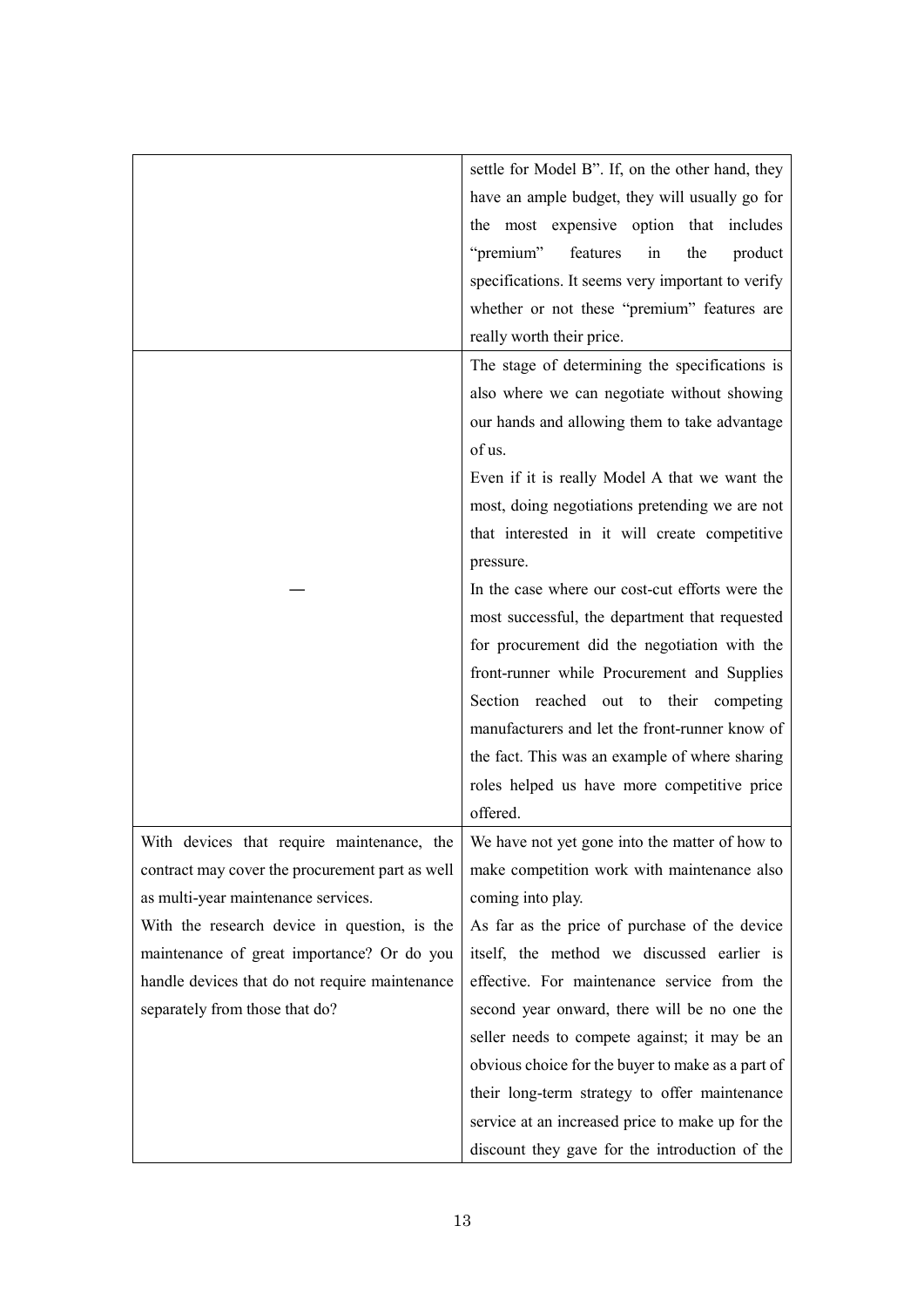|                                                   | device itself.                                   |
|---------------------------------------------------|--------------------------------------------------|
|                                                   | When procuring a device, it is important to take |
|                                                   | future<br>maintenance needs<br>into<br>account,  |
|                                                   | including for how long we are to continue using  |
|                                                   | the device that is being introduced.             |
| Local governments can receive some state          | OIST operates on a single-year budget. So when   |
| subsidies for facilities improvement, but not for | we purchase a device itself, we will obtain      |
| maintenance. What I want to ask for reference is  | information about future maintenance expenses    |
| whether or not the Board of Audit would accept    | as a reference when inviting bids, and use the   |
| the explanation that you made a selection that    | information as an indicator when making a        |
| was advantageous when maintenance is taken        | selection. Incorporating any future maintenance  |
| into account.                                     | expenses into the contract for the purchase of a |
|                                                   | device itself, however, will be difficult within |
|                                                   | the current framework.                           |
| In some countries, maintenance services can be    | There has probably been no case where they       |
| linked to performance; for instance, a system     | took a full-on performance-based approach.       |
| failure may result in reduced payment. While      | Defining the parts where actual cost can be      |
| such performance-based payment system has its     | estimated and awarding a contract at the upper   |
| pros and cons, it may potentially<br>merit        | end of the estimates may be useful when putting  |
| consideration.                                    | this concept into practice.                      |

ii) Request for advice for the realization of procedures with cost-saving measures incorporated into them

<Summary of the Report>

- ・ Competition created during the stage of determining the specifications produced a certain degree of results. However, OIST is not seeing such efforts of inducing competition being done in a spontaneous manner.
- ・ Some of the Research Units at OIST are working voluntarily to ensure such competition. We hear that similar efforts are made at a lab level in other universities.
- ・ At OIST, there may not be enough motivation raised for saving cost.
- ・ Meanwhile, Procurement and Supplies Section is feeling stalled with the improvement plans. They have started having some idea of what their challenges are, but not clear about what directions they should take in making improvements.
- ・ What is it that we truly need in our procurement process?
- ・ The purpose of procurement is to supply what is required to pursue a project for the purpose of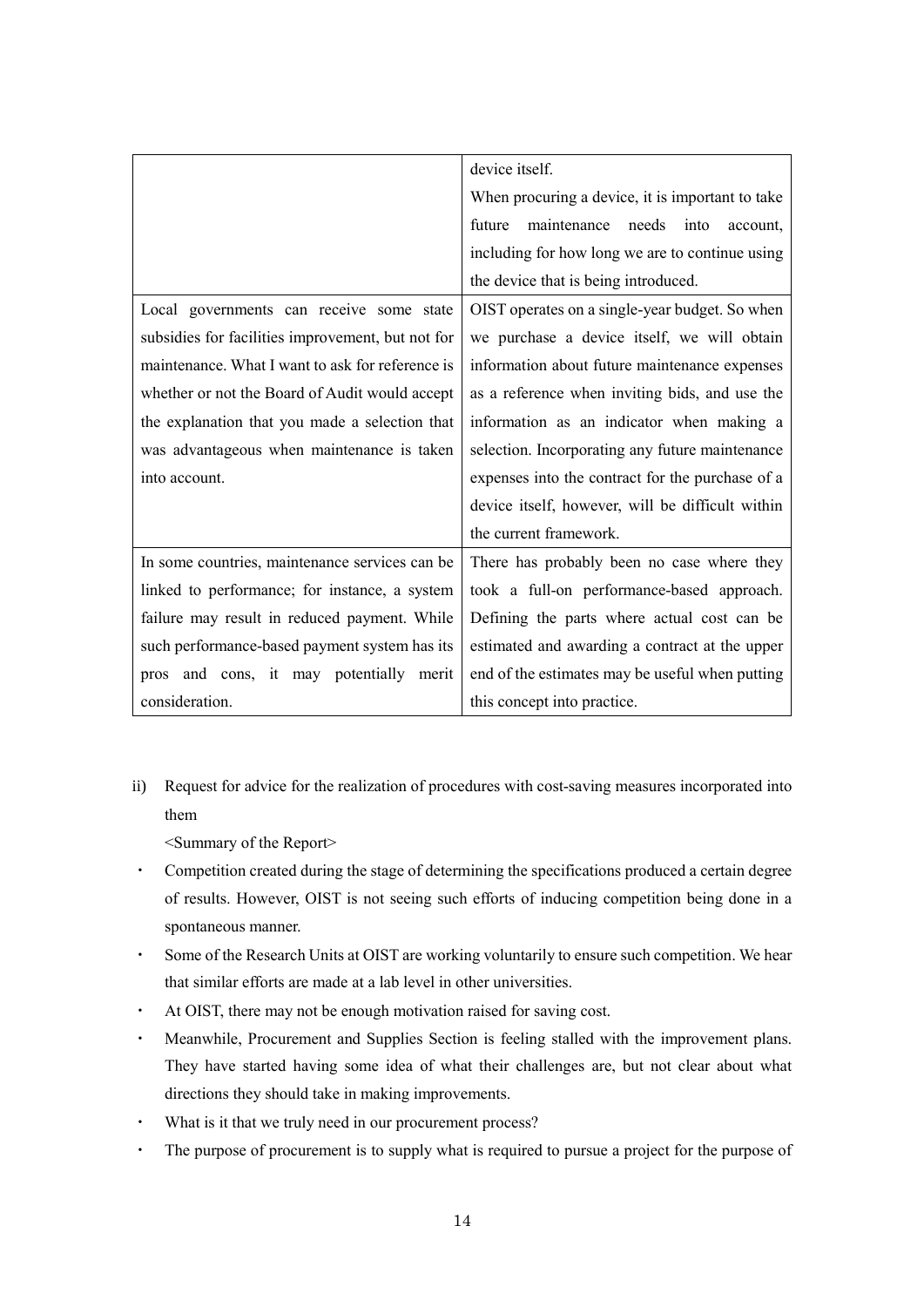accomplishing the organizational goals, in as desirable conditions as possible. Cost saving is but one of the means to achieve it, and competition, too, is merely a means to save cost and secure desirable conditions.

- What comes before and after procurement procedures are budget allocation, and management and use (i.e. how the item/service procured is being used), respectively.
- ・ Within the framework of current rules, competition should occur in the procurement process. In reality, however, the model(s) of a device to be procured is often already narrowed down in the upstream process of making budget requests. In such a case, requests for budget are made and budget allocated for this specified model before moving to the procurement process.
- In this scenario, the specifications are determined for the model specified. A document is created and titled the "Specifications", but it does not serve its original purpose, i.e. thorough review of requirements specifications, effectively killing off opportunities for competition.
- Due to the structure of the distributorship system, the sales channels become limited as soon as the choice is narrowed down to a specific manufacturer's model; rather than having multiple distributors of the same manufacturer compete one another, it will be necessary to induce competition between different manufacturers.
- The competitive process involves time and trouble as one needs to reach out to multiple companies and ask for several versions of quotes and review the specifications. Unless the unit/section can benefit from any reduced price themselves, it will prove difficult to internally motivate them to save cost.
- In the 13th Procurement Review Committee Meeting, we received a comment that "it is necessary to rationally explain that such specifications would produce intended research results". Unfortunately, OIST practically has no system to link the specifications to the results at present.
- Under the US procurement framework, there is a concept that, even in the case of only one bidder participating, as long as there is a system of ensuring competition in place, the fact that there is only one bidder in itself is not generally considered to inhibit competition and cause the procurement price to rise.
- If we are to take this as being a rational approach, the challenge is how to focus on the requirements specifications.
- At present, there is no clearly defined system of checking on the post-procurement use of devices and services procured. We would like to propose a cycle of feeding back into future procurement the insights acquired by paying attention to the downstream process of post-procurement use, for instance by checking whether or not the requirements specifications are over- or underspecifications, and how the distinguishing functions are being utilized.
- In the Board of Audit field audit conducted in January 2019, we received the following two characteristic questions: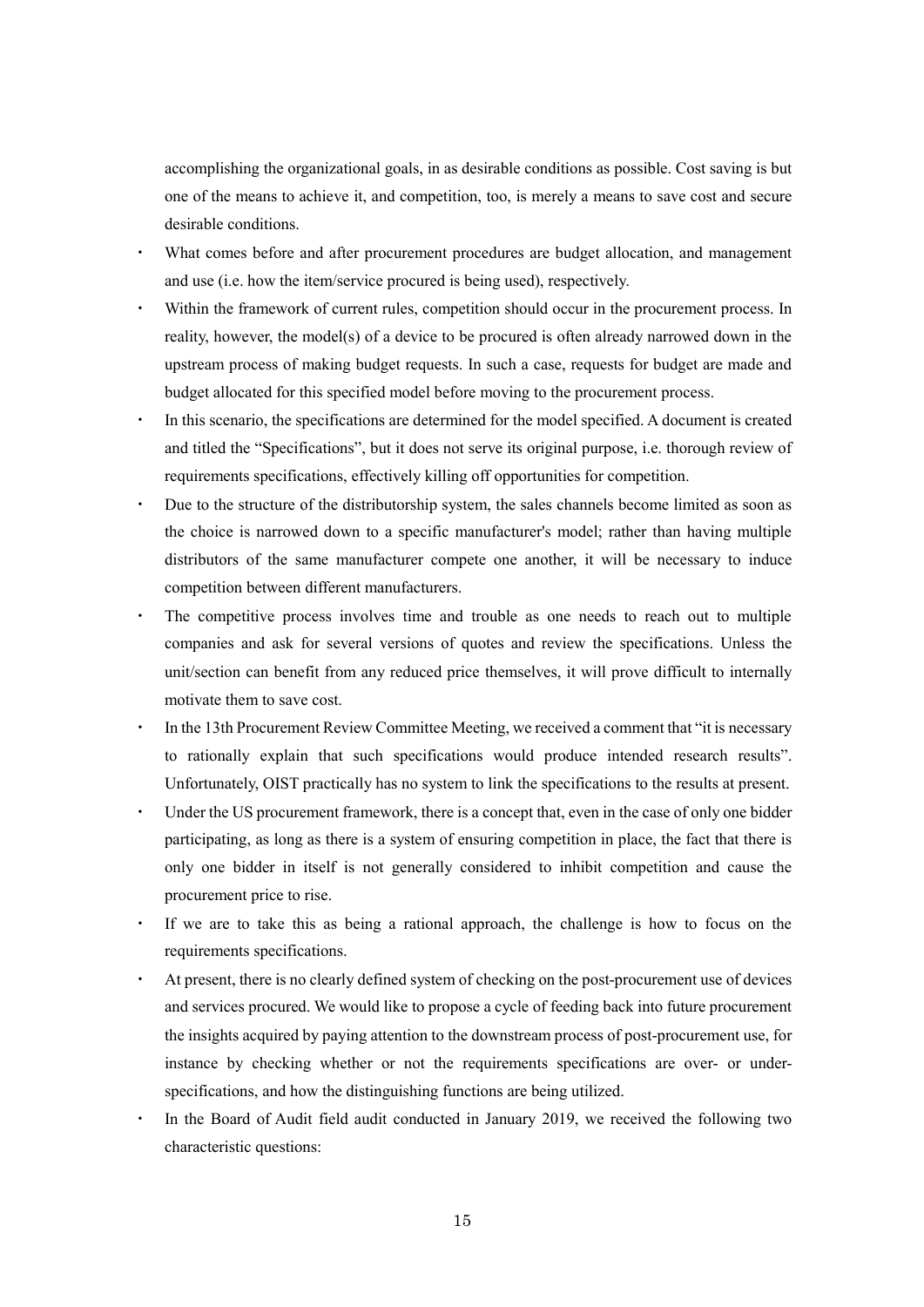- i) What are these requirements specifications based on?
- ii) How are these functions utilized?
- ・ One of the reasons for focusing on the post-procurement management and use is to help fulfill accountability, in addition to creating a loop of inducing cost saving.
- ・ What would be the rational ways of assessing to make use of the post-procurement use in determining the specifications for future projects?

| Comments from the committee members                | Explanation from OST                                                                           |
|----------------------------------------------------|------------------------------------------------------------------------------------------------|
| It appears that you would need a tool for          | We recognize it, too; we will try to spread the                                                |
| communication between researchers and the          | information internally university-wide.                                                        |
| procurement department. Ideally, such a tool       |                                                                                                |
| should be a simple and accessible one.             |                                                                                                |
| For instance, you could ask researchers in         | We probably did not have a clear concept of                                                    |
| advance to consider what to procure in terms of    | multiple axes in our past attempts to explain the                                              |
| efficiency<br>versatility,<br>anticipation,<br>and | process of selecting requirements specifications.                                              |
| (repeatability). You could try to weight items for |                                                                                                |
| procurement on these three axes.                   |                                                                                                |
| It is important to have a baseline axis as you     | Exactly. And it is true not only this particular                                               |
| mentioned earlier. You cannot make assessment      | case.                                                                                          |
| without setting a baseline (standards).            |                                                                                                |
| One possible factor is that the existing mode of   | We will definitely consider it. Enforcement and                                                |
| contracting, while it has given priorities to      | management of rules requires a certain amount                                                  |
| securing transparency and ensuring competition,    | of administrative cost, and as long as there is the                                            |
| has lost substance.                                | cost to be paid, they will have to be workable;                                                |
| What I mean is that some of the contract           | otherwise they cannot be considered to serve                                                   |
| categories, not everything, have lost substance.   | their functions.                                                                               |
| How do you handle such contract categories? It     |                                                                                                |
| may be an idea to bring the perspective of         |                                                                                                |
| efficient cost saving to front and center, and     |                                                                                                |
| emphasize the results of such a move.              |                                                                                                |
| You claimed that the cost-saving incentives are    | As you say. We said that cost-saving is but one                                                |
|                                                    | not working at present. But that fact should not of the factors of procurement, it is still an |
| renounce cost-saving itself.                       | important element of it.                                                                       |
| There should be a system created that gives back   |                                                                                                |
| to those who have made effort to reduce cost.      |                                                                                                |
| If the cost-saving methods you explained earlier   | As we mentioned in our explanations of the                                                     |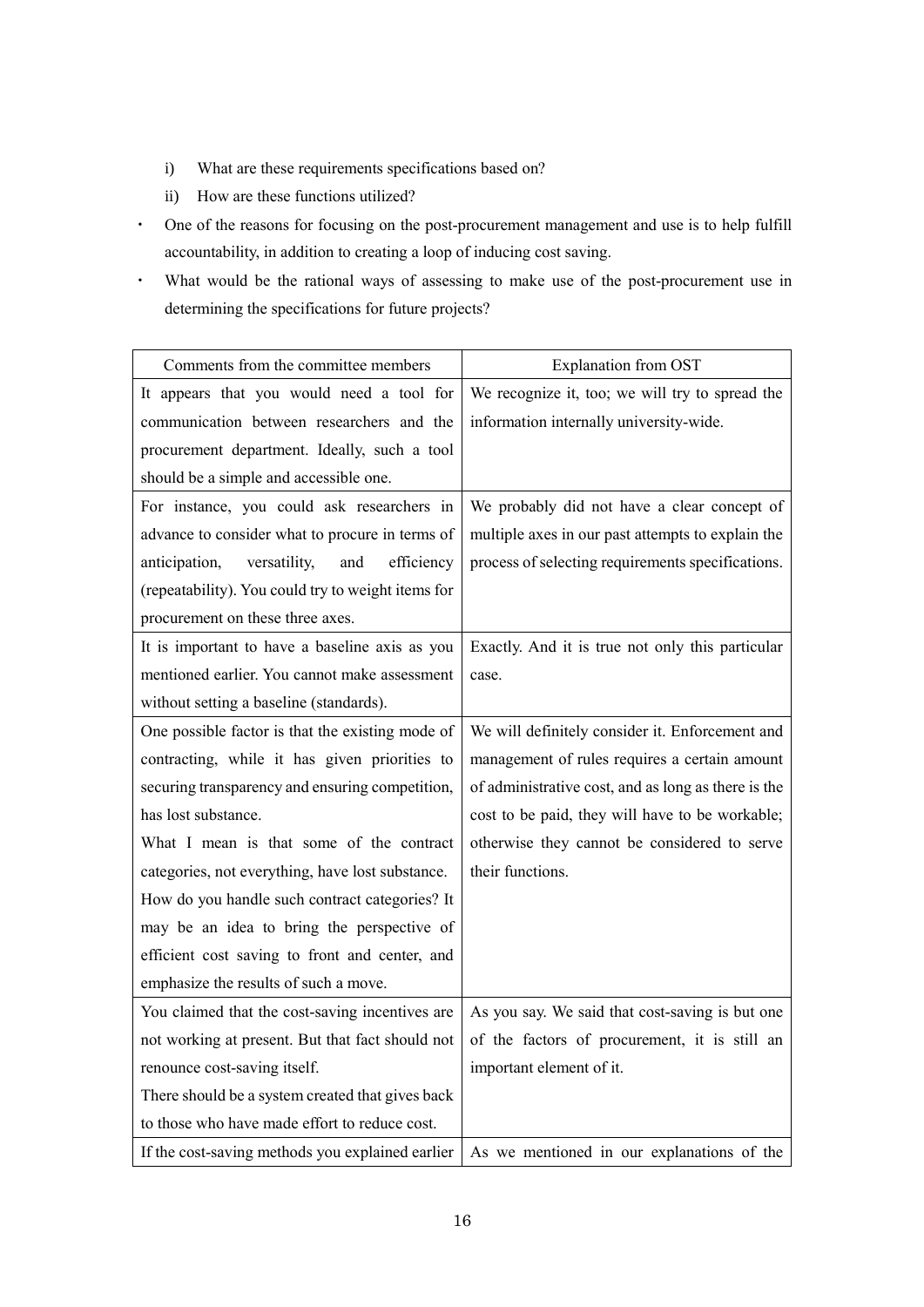| are ways to ensure efficient management, you      | background, we do recognize the necessity of       |
|---------------------------------------------------|----------------------------------------------------|
| need to offer sufficient explanations of it.      | sharing information on methodology. The            |
|                                                   | possibility that the lack of spontaneous           |
|                                                   | motivation is caused by simple ignorance of        |
|                                                   | how to do so should be eliminated if the           |
|                                                   | information is widely shared.                      |
| You may be able to compare the standard           | In the market of educational field, there are very |
| amount of discount based on the existing          | rigid, traditional elements that are the "catalog  |
| methods with that based on the new                | prices" and "discount rates". We may be able to    |
| procurement efforts you intend to make, and can   | turn them into good references for comparison.     |
| claim the results as sufficient.                  |                                                    |
| You may want to review the prices that can be     |                                                    |
| compared.                                         |                                                    |
| I suggest you could try, and then validate, new   | As there is a motivation issue at present, we      |
| methods for items with known standard price,      | would try new methods while sharing them and       |
| within the predetermined timeframe, such as       | balance them with other values. Expanding them     |
| three years.                                      | to reach outside institutions will have to come    |
| During this trial period, you could also educate  | next.                                              |
| people. It may also be necessary to promote       |                                                    |
| cost-saving activities in wider areas, including  |                                                    |
| other research institutions.                      |                                                    |
| The Board of Audit will require accountability    | Agree. Even if you are satisfied with yourself for |
| on transparency and competition, and it is of     | securing practical benefit, you cannot satisfy the |
| course necessary. They should accept it if you    | value of administrative function if you are        |
| offer explanations based on a complete set of     | unable to offer explanations externally.           |
| data as evidence.                                 |                                                    |
| Assessment is necessary for items with            | We would like to give it a consideration,          |
| restricted specifications. You will need more     | including the baseline factor you suggested. As    |
| experience to be able to offer explanations using | was discussed in the last field audit, however,    |
| objective figures.                                | quantification of performance indicators is        |
| If the reason why a researcher puts restrictions  | extremely hard. In the cases of one-off            |
| on the specifications is that "they want to buy   | procurement, in particular, relationship will be   |
| this research device because it should enable     | especially weak. For these reasons, we will have   |
| them to conduct advanced research", you should    | to focus on two factors: post-procurement use      |
| explain whether or not it has really translated   | and medium-to long-term time axis.                 |
| into actual research results as a part of self-   |                                                    |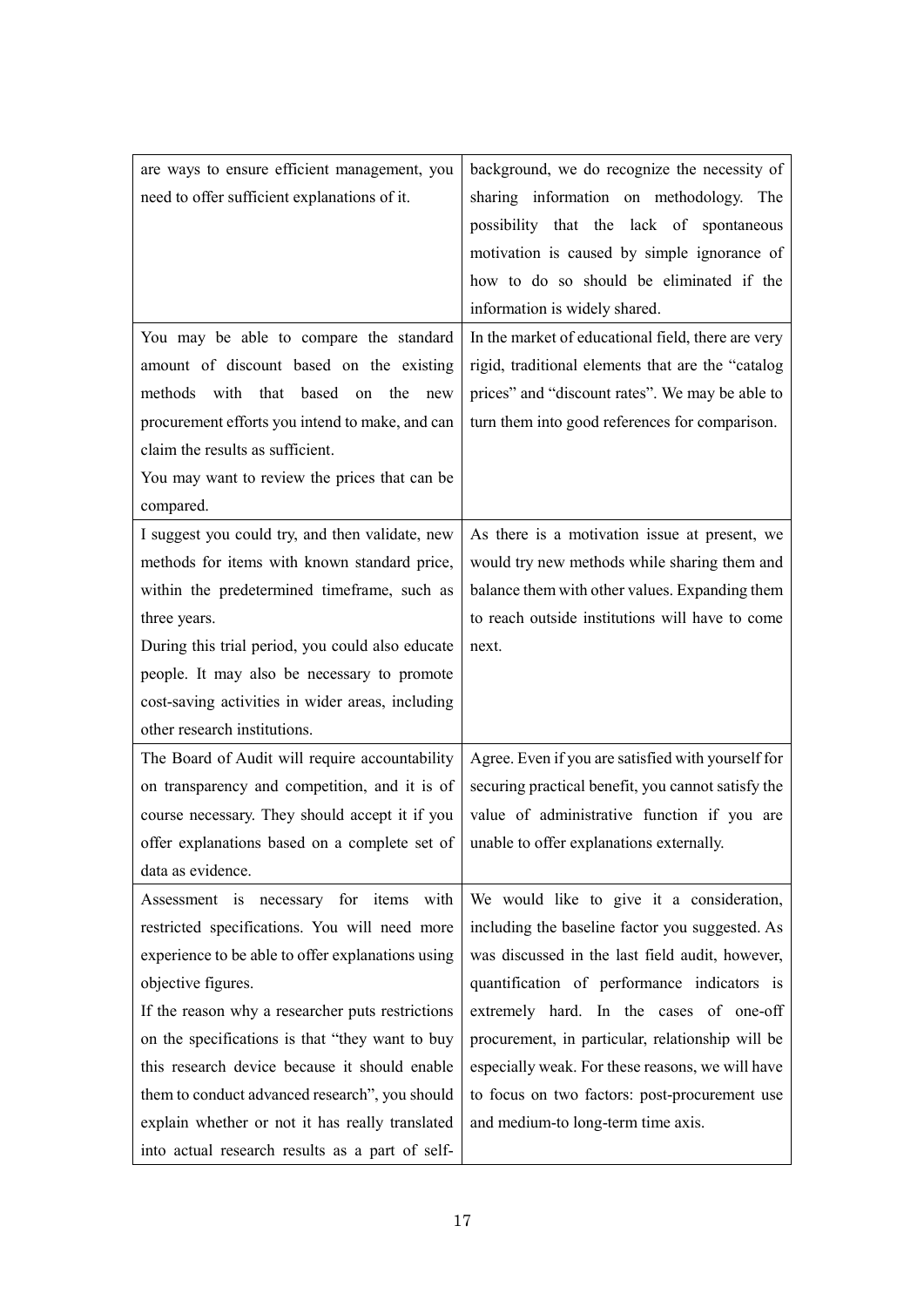| evaluation. You should be able to say that "I can    |                                                     |
|------------------------------------------------------|-----------------------------------------------------|
| show this clearly and objectively, based on these    |                                                     |
| numbers".                                            |                                                     |
| Of course, it will be hard to get there all at once. |                                                     |
| Whether or not the process of self-evaluation or     | Agree. It will be essential to have a third party's |
| the subject of comparison is objectively             | views, from the standpoint of ensuring              |
| convincing is to be evaluated by a third party;      | objectivity, too.                                   |
| making absolute estimation is impossible.            |                                                     |
| The Board of Audit will require explanations on      | We will try to make it so that we can give          |
| transparency and competition, so it is important     | priority to checking the linking of the             |
| to offer explanations on the results.                | requirements specifications and how they were       |
| You need to have carried out self-evaluation         | selected in the context of the process. What is     |
| properly regarding the results of putting            | important is to have a mindset of taking            |
| restrictions on the specifications. It may be        | initiative in explaining the results, and if the    |
| useful to create a workflow for it.                  | ways how individuals explain them vary among        |
| Although different researchers will express the      | them, it should be accepted in a broad point of     |
| results in different manners, you need to be able    | view. For this, multiple axes will be required at   |
| to justify the validity of your method by linking    | baseline.                                           |
| your explanations to it.                             |                                                     |
| Regarding the first feedback, you need to have       | Agree. We will take particular care that they are   |
| the criteria for evaluation determined in            | including baseline<br>simple,<br>setting<br>and     |
| advance.                                             | communication means.                                |
| You need to have agreed on the evaluation            |                                                     |
| criteria in advance between researchers and the      |                                                     |
| procurement department. You cannot make              |                                                     |
| evaluation without criteria, but they should not     |                                                     |
| be complex criteria.                                 |                                                     |
| There are budget restrictions, and some may          | Understood. One of the factors that inhibit         |
| consider<br>restrictions<br>these<br>affecting<br>as | spontaneous motivation may lie in the difference    |
| individual researchers while others may think        | of structures of the receiving end of the           |
| them as organization-wide restrictions.              | restrictions. We have not given much thought to     |
| Restrictions on individual researchers and those     | it in the past, so we will now.                     |
| organization as a whole differ<br>the<br>on          |                                                     |
| substantially, and you might want to take this       |                                                     |
| into account in creating incentives.                 |                                                     |
| When talking about future, you need to focus on      | Understood.                                         |